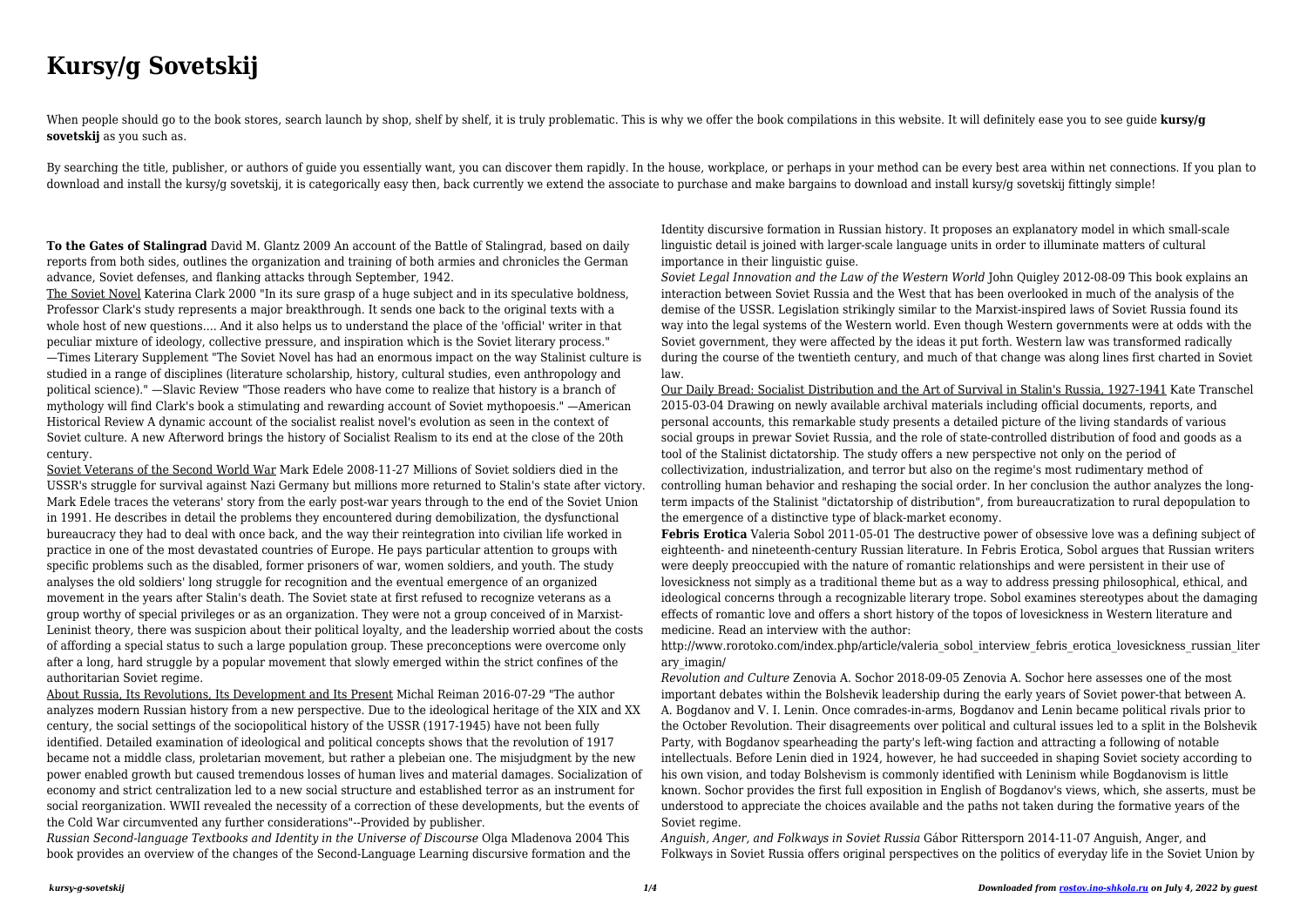closely examining the coping mechanisms individuals and leaders alike developed as they grappled with the political, social, and intellectual challenges the system presented before and after World War II. As Gábor T. Rittersporn shows, the "little tactics" people employed in their daily lives not only helped them endure the rigors of life during the Stalin and post-Stalin periods but also strongly influenced the system's development into the Gorbachev and post-Soviet eras. For Rittersporn, citizens' conscious and unreflected actions at all levels of society defined a distinct Soviet universe. Terror, faith, disillusionment, evasion, folk customs, revolt, and confusion about regime goals and the individual's relation to them were all integral to the development of that universe and the culture it engendered. Through a meticulous reading of primary documents and materials uncovered in numerous archives located in Russia and Germany, Rittersporn identifies three related responses—anguish, anger, and folkways—to the pressures people in all walks of life encountered, and shows how these responses in turn altered the way the system operated. Rittersporn finds that the leadership generated widespread anguish by its inability to understand and correct the reasons for the system's persistent political and economic dysfunctions. Rather than locate the sources of these problems in their own presuppositions and administrative methods, leaders attributed them to omnipresent conspiracy and wrecking, which they tried to extirpate through terror. He shows how the unrelenting pursuit of enemies exacerbated systemic failures and contributed to administrative breakdowns and social dissatisfaction. Anger resulted as the populace reacted to the notable gap between the promise of a self-governing egalitarian society and the actual experience of daily existence under the heavy hand of the party-state. Those who had interiorized systemic values demanded a return to what they took for the original Bolshevik project, while others sought an outlet for their frustrations in destructive or selfdestructive behavior. In reaction to the system's pressure, citizens instinctively developed strategies of noncompliance and accommodation. A detailed examination of these folkways enables Rittersporn to identify and describe the mechanisms and spaces intuitively created by officials and ordinary citizens to evade the regime's dictates or to find a modus vivendi with them. Citizens and officials alike employed folkways to facilitate work, avoid tasks, advance careers, augment their incomes, display loyalty, enjoy life's pleasures, and simply to survive. Through his research, Rittersporn uncovers a fascinating world consisting of peasant stratagems and subterfuges, underground financial institutions, falsified Supreme Court documents, and associations devoted to peculiar sexual practices. As Rittersporn shows, popular and elite responses and tactics deepened the regime's ineffectiveness and set its modernization project off down unintended paths. Trapped in a web of behavioral patterns and social representations that eluded the understanding of both conservatives and reformers, the Soviet system entered a cycle of self-defeat where leaders and led exercised less and less control over the course of events. In the end, a new system emerged that neither the establishment nor the rest of society could foresee.

**Party Leadership under Stalin and Khrushchev** Jonathan Harris 2018-09-15 This study examines the concept of "party leadership" as used by officials in the Communist Party of the Soviet Union. It argues that the term was employed to both disguise and signal officials' efforts to lead the party and analyzes how it affected ideological education and the administration of the Soviet economy.

## Bibliography of the History of Medicine 1979

Propaganda State in Crisis David Brandenberger 2012-01-31 The USSR is often regarded as the world's first propaganda state. Particularly under Stalin, politically charged rhetoric and imagery dominated the press, schools, and cultural forums from literature and cinema to the fine arts. Yet party propagandists were repeatedly frustrated in their efforts to promote a coherent sense of "Soviet" identity during the interwar years. This book investigates this failure to mobilize society along communist lines by probing the secrets of the party's ideological establishment and indoctrinational system. An exposé of systemic failure within Stalin's ideological establishment, Propaganda State in Crisis ultimately rewrites the history of Soviet indoctrination and mass mobilization between 1927 and 1941.

**Men Out of Focus** Marko Dumančić 2020 "Men Out of Focus charts conversations and polemics about masculinity in Soviet cinema and popular media during the liberal period--often described as "The Thaw"- between the death of Stalin in 1953 and the invasion of Czechoslovakia in 1968. The book shows how the filmmakers of the long 1960s built stories around male protagonists who felt disoriented by a world that was becoming increasingly suburbanized, rebellious, consumerist, household-oriented, and scientifically

complex. The dramatic tension of 1960s cinema revolved around the male protagonists' inability to navigate the challenges of postwar life. Selling over three billion tickets annually, the Soviet film industry became a fault line of postwar cultural contestation. By examining both the discussions surrounding the period's most controversial movies as well as the cultural context in which these debates happened, the book captures the official and popular reactions to the dizzying transformations of Soviet society after Stalin."-- **To Moscow, Not Mecca** Shoshana Keller 2001 Sets the anti-Islamic campaign in the context of general policies on religion and the nationalities.

**Women's Struggle for Higher Education in Russia, 1855-1900** Christine Johanson 1987-01-01 Unlike contemporary Soviet and Western accounts which emphasize the involvement of educated women in the revolutionary movement, Christine Johanson investigates the relationship between developments in women's education and domestic politics of the post-Crimean War era. The author shows how the particular nature of autocratic rule under Alexander II facilitated the establishment of university-level courses for women, and demonstrates that Russian women who cooperated with the government in order to increase their educational opportunities far outnumbered the female revolutionists who sought to overthrow it. And, while acknowledging that Russian radicalism gave enormous encouragement to women's pursuit of university study, this book shows that it was the support of progressive statesmen and academics which allowed the creation of higher educational facilities for women. The attitudes, aspirations, and frustrations of women who enrolled in these educational facilities are also examined. Considerable attention is given to the training and practice of female physicians and to the testing of their skills and commitment to social service in tradition-bound peasant villages and the field hospitals of the Russo-Turkish war. The concluding chapter explored the conservative reaction following the assassination of Alexander II and the subsequent closure of women's advanced educational facilities.

*Performing Justice* Elizabeth A. Wood 2018-05-31 After seizing power in 1917, the Bolshevik regime faced the daunting task of educating and bringing culture to the vast and often illiterate mass of Soviet soldiers, workers, and peasants. As part of this campaign, civilian educators and political instructors in the military developed didactic theatrical fictions performed in workers' and soldiers' clubs in the years from 1919 to 1933. The subjects addressed included politics, religion, agronomy, health, sexuality, and literature. The trials were designed to permit staging by amateurs at low cost, thus engaging the citizenry in their own remaking. In reconstructing the history of the so-called agitation trials and placing them in a rich social context, Elizabeth A. Wood makes a major contribution to rethinking the first decade of Soviet history. Her book traces the arc by which a regime's campaign to educate the masses by entertaining and disciplining them culminated in a policy of brute shaming. Over the course of the 1920s, the nature of the trials changed, and this process is one of the main themes of the later chapters of Wood's book. Rather than humanizing difficult issues, the trials increasingly made their subjects (alcoholics, boys who smoked, truants) into objects of shame and dismissal. By the end of the decade and the early 1930s, the trials had become weapons for enforcing social and political conformity. Their texts were still fictional—indeed, fantastical—but the actors and the verdicts were now all too real. **Sowjetische Militärtribunale** Günther Wagenlehner 2001 Mit der Besetzung Ostdeutschlands 1945 exportierte die Sowjetunion unter Stalin auch ihr Justizsystem nach Deutschland. Etwa 55.000 Zivilisten wurden zwischen 1945 und 1955 in der SBZ/DDR von sowjetischen Tribunalen wegen Staats-, Kriegs- und Alltagsverbrechen zu hohen Strafen verurteilt, über eintausend hingerichtet. Der Zugang zu den sowjetischen Akten dieser Prozesse war bis in die 1990er Jahre hinein versperrt, Tätigkeit und Motive der sowjetischen Richter blieben im Dunkeln. In diesem 2. Band werden die Prozesse und die Urteile erstmals auf breiter Quellengrundlage aus historischer und juristischer Sicht untersucht. Die Beiträge russischer und deutscher Autoren belegen, dass die UdSSR von Beginn an nicht nur der Bestrafung von nationalsozialistischen Kriegs- und Gewaltverbrechen, sondern auch der repressiven Absicherung ihrer Besatzungspolitik grosse Bedeutung beimass.

*Movies for the Masses* Denise J. Youngblood 1992 A pathbreaking study of Soviet cinema in the 1920s. *Myth, Memory, Trauma* Polly Jones 2013-08-27 Drawing on newly available materials from the Soviet archives, Polly Jones offers an innovative, comprehensive account of de-Stalinization in the Soviet Union during the Khrushchev and early Brezhnev eras. Jones traces the authorities' initiation and management of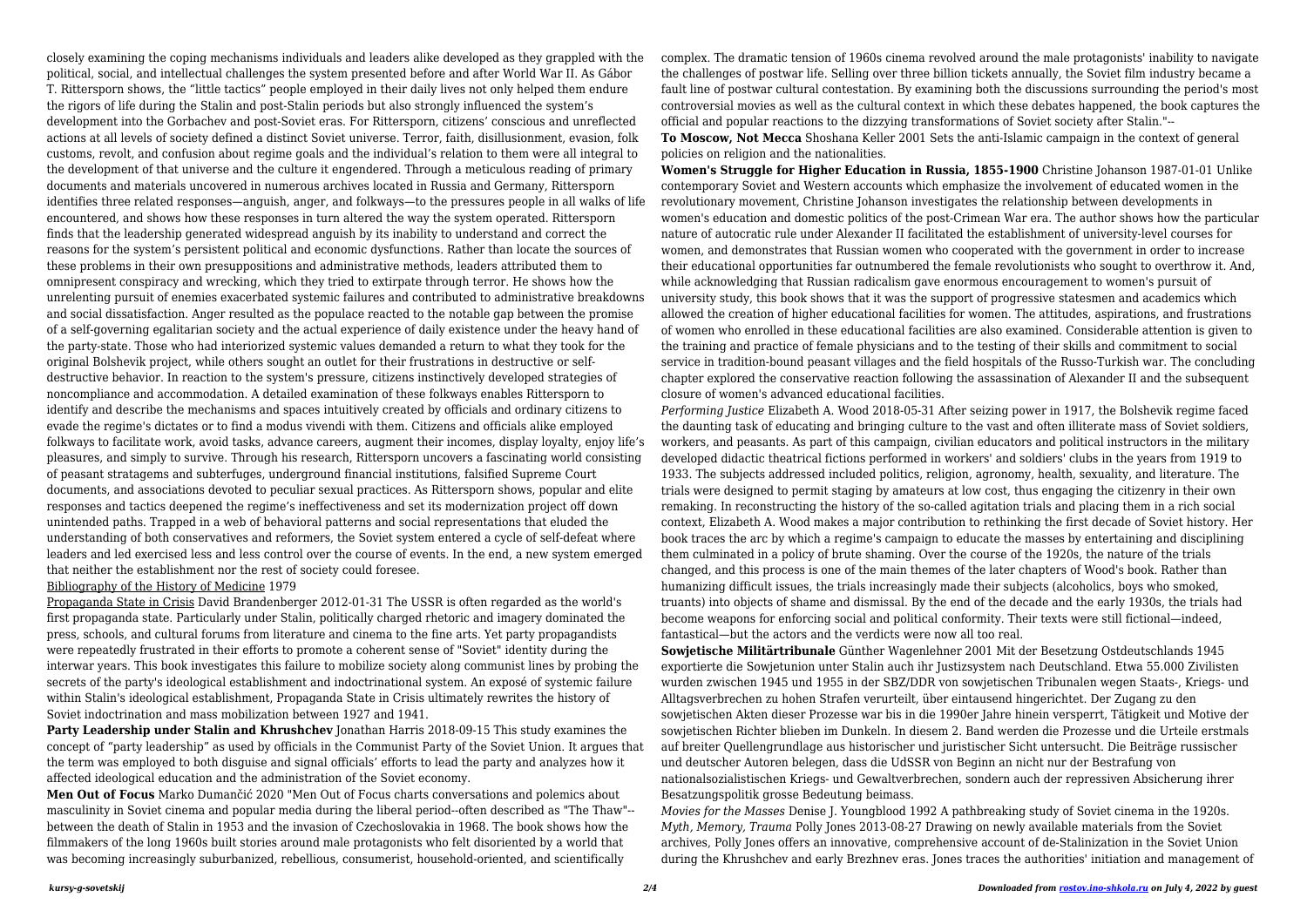the de-Stalinization process and explores a wide range of popular reactions to the new narratives of Stalinism in party statements and in Soviet literature and historiography. Engaging with the dynamic field of memory studies, this book represents the first sustained comparison of this process with other countries' attempts to rethink their own difficult pasts, and with later Soviet and post-Soviet approaches to Stalinism. **Seasoned Socialism** Anastasia Lakhtikova 2019-04-01 Seasoned Socialism considers the relationship between gender and food in late Soviet daily life. Political and economic conditions heavily influenced Soviet life and foodways during this period and an exploration of Soviet women's central role in the daily sustenance for their families as well as the obstacles they faced on this quest offers new insights into intergenerational and inter-gender power dynamics of that time. Food, both in its quality and quantity, was a powerful tool in the Soviet Union. This collection features work by scholars in an array of fields including cultural studies, literary studies, sociology, history, and food studies, and the work gathered here explores the intersection of gender, food, and culture in the post-1960s Soviet context. From personal cookbooks to gulag survival strategies, Seasoned Socialism considers gender construction and performance across a wide array of primary sources, including poetry, fiction, film, women's journals, oral histories, and interviews. This collection provides fresh insight into how the Soviet government sought to influence both what citizens ate and how they thought about food.

The Politics of the Soviet Cinema 1917-1929 Richard Taylor 2008-10-30 The book provides an illuminating background of the political history of the Soviet cinema in the twenties.

The Soviet Union and Communist China 1945-1950: The Arduous Road to the Alliance Dieter Heinzig 2015-06-18 Drawing on a wealth of new sources, this work documents the evolving relationship between Moscow and Peking in the twentieth century. Using newly available Russian and Chinese archival documents, memoirs written in the 1980s and 1990s, and interviews with high-ranking Soviet and Chinese eyewitnesses, the book provides the basis for a new interpretation of this relationship and a glimpse of previously unknown events that shaped the Sino-Soviet alliance. An appendix contains translated Chinese and Soviet documents - many of which are being published for the first time. The book focuses mainly on Communist China's relationship with Moscow after the conclusion of the treaty between the Soviet Union and Kuomingtang China in 1945, up until the signing of the treaty between Moscow and the Chinese Communist Party in 1950. It also looks at China's relationship with Moscow from 1920 to 1945, as well as developments from 1950 to the present. The author reevaluates existing sources and literature on the topic, and demonstrates that the alliance was reached despite disagreements and distrust on both sides and was not an inevitable conclusion. He also shows that the relationship between the two Communist parties was based on national interest politics, and not on similar ideological convictions.

*The Life and Work of Fedor Abramov* David C. Gillespie 1997 Fedor Aleksandrovich Abramov (1920-83) was one of the leading representatives of the Russian village prose movement of the 1960s and 1970s. In The Life and Work of Fedor Abramov, scholars from the United States and abroad draw on Abramov's works, his diaries, and his private writings as sources for examining his place within the village prose movement and within Anglo-American theories of cultural reception.

**The Patriotism of Despair** Serguei Alex. Oushakine 2011-02-23 The sudden dissolution of the Soviet Union altered the routines, norms, celebrations, and shared understandings that had shaped the lives of Russians for generations. It also meant an end to the state-sponsored, nonmonetary support that most residents had lived with all their lives. How did Russians make sense of these historic transformations? Serguei Alex Oushakine offers a compelling look at postsocialist life in Russia. In Barnaul, a major industrial city in southwestern Siberia that has lost 25 percent of its population since 1991, many Russians are finding that what binds them together is loss and despair. The Patriotism of Despair examines the aftermath of the collapse of the Soviet Union, graphically described in spray paint by a graffiti artist in Barnaul: "We have no Motherland." Once socialism disappeared as a way of understanding the world, what replaced it in people's minds? Once socialism stopped orienting politics and economics, how did capitalism insinuate itself into routine practices? Serguei Alex. Oushakine offers a compelling look at postsocialist life in noncosmopolitan Russia. He introduces readers to the "neocoms": people who mourn the loss of the Soviet economy and the remonetization of transactions that had not involved the exchange of cash during the Soviet era. Moving from economics into military conflict and personal loss, Oushakine also describes

the ways in which veterans of the Chechen war and mothers of soldiers who died there have connected their immediate experiences with the country's historical disruptions. The country, the nation, and traumatized individuals, Oushakine finds, are united by their vocabulary of shared pain. Developing Countries 1981

*The Imperial Laboratory* Galina Kichigina 2009-01-01 Following a humiliating defeat in the Crimean War, the Russian Empire found herself exposed due to major deficiencies in her infrastructure. To gain from European scientific, technical and educational advancements, the Russian Government began to permit studies abroad and relaxed censorship, which brought a new flood of literature into the country. These measures enormously facilitated the growth of Russian science, medicine and education in the late nineteenth century, taking the Empire into a fascinating era of laboratory research, a new cultural and intellectual tradition. The Imperial Laboratory tells the story of the lives and studies of the leading Russian and German clinician–experimenters who played critical roles in the integration of physics and chemistry into physiology and clinical medicine. A principal theme is the major transformations undergone in military medicine and education. Using a wide range of Russian and German primary sources, this book offers a unique English-language insight into Russian physiology and medicine that will be of interest to both historians and doctors, as well as anyone interested in Russian science and culture. *Soviet Cinema in the Silent Era, 1918–1935* Denise J. Youngblood 2014-09-10 The golden age of Soviet cinema, in the years following the Russian Revolution, was a time of both achievement and contradiction, as reflected in the films of Eisenstein, Pudovkin, and Kuleshov. Tensions ran high between creative freedom and institutional constraint, radical and reactionary impulses, popular and intellectual cinema, and film as social propaganda and as personal artistic expression. In less than a decade, the creative ferment ended, subjugated by the ideological forces that accompanied the rise of Joseph Stalin and the imposition of the doctrine of Socialist Realism on all the arts. Soviet Cinema in the Silent Era, 1918–1935 records this lost golden age. Denise Youngblood considers the social, economic, and industrial factors that influenced the work of both lesser-known and celebrated directors. She reviews all major and many minor films of the period, as well as contemporary film criticism from Soviet film journals and trade magazines. Above all, she captures Soviet film in a role it never regained—that of dynamic artform of the proletarian masses. **The Bolsheviks and the Chinese Revolution 1919-1927** Alexander Pantsov 2013-10-23 Based mainly on unknown Russian archival sources which have previously been unobtainable, this book analyses the Bolshevik concepts of the Chinese revolution and their reception in China. Issues include the role of the three Bolshevik leaders, Lenin, Stalin, and Trotsky in trying to lead the Chinese Communists to victory, the real nature of the Trotsky-Stalin split in the Comintern, and a dramatic history of the Chinese Oppositionist movement in Soviet Russia.

Советский Соûж к конку восстановительного периода Лидиâ Фердинандовна Добродомова 1955 *The Citizenship Law of the USSR* George Ginsburgs 2013-12-01 In 1968, the predecessor of this volume was published as Number 15 of the Law in Eastern Europe series, under the title "Soviet Citizenship Law". The decision to put out a new version of that study was prompted by the enactment in 1978 of the CUTTent Law on the Citizenship of the USSR and the various changes in Soviet prac tice in this domain which occurred in the intervening decade. I have drawn on the earlier work for background material and in order to make comparisons between the previous record here and the substance ofthe latest statute. However, the pres ent monograph is not a second edition in the sense of being an expanded and updated revision of the original, but stands as an independent piece of research and analysis. Thus, three of the chapters (out of a total of six) featured in the 1968 vol urne - citizenship and state succession, state succession and option of nationality, and refugees and displaced persons - have now been omitted for the simple reason that the situation in these areas has remained virtually static during the past ten years so that the initial treatment requires no significant alteration. On the other hand, fresh problems have meantime arisen - such as, for instance, the connection between citizenship and emigration, and the relationship between citizenship status and the international protection of human rights - which called for attention and are dealt with in this book.

**Шпион, который спас мир** Йерролд Л. Шестер 1993 *Nation-building in the Post-Soviet Borderlands* Graham Smith 1998-09-10 This book examines how national